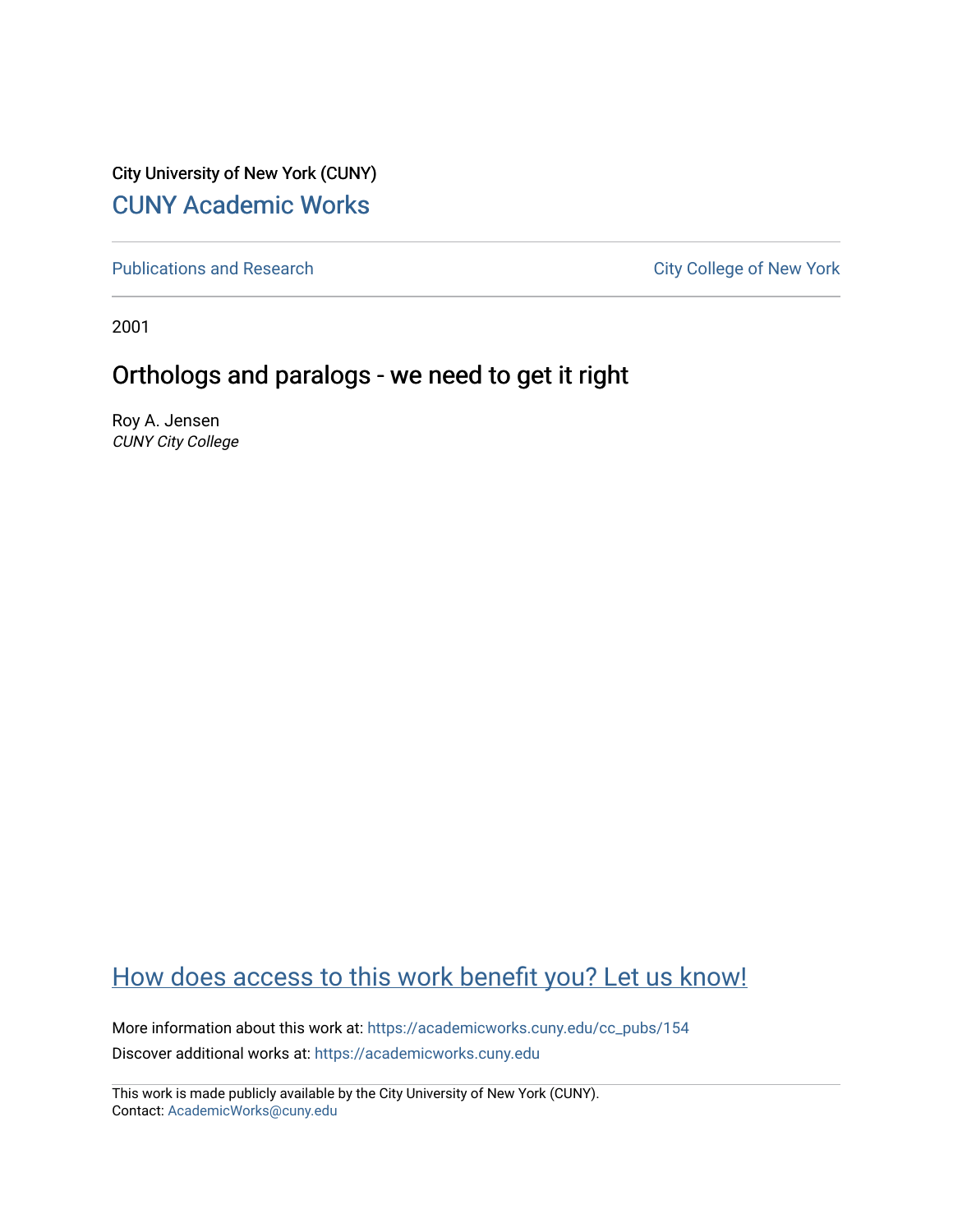### Correspondence Orthologs and paralogs - we need to get it right Roy A Jensen

A response to Homologuephobia by Gregory A Petsko, Genome Biology 2001, 2:comment1002.1-1002.2, to An apology for orthologs - or brave new memes by Eugene V Koonin, Genome Biology 2001, 2:comment1005.1-1005.2, and to Can sequence determine function? by John A Gerlt and Patricia C Babbitt, Genome Biology 2000, 1:reviews0005.1-0005.10

Address: Department of Microbiology and Cell Science, Gainesville, FL 32611, USA, Department of Chemistry, City College of New York, New York, NY 10031, USA. BioScience Division, Los Alamos National Laboratory, Los Alamos, NM 87544, USA. E-mail: rjensen@ufl.edu

Published: 3 August 2001

Genome Biology 2001, 2(8):interactions 1002.1-1002.3

The electronic version of this article is the complete one and can be found online at http://genomebiology.com/2001/2/8/interactions/1002 © BioMed Central Ltd (Print ISSN 1465-6906; Online ISSN 1465-6914)

Eugene Koonin is absolutely right in his Genome Biology article 'An apology for orthologs - or brave new memes' [1] in defending the importance of the terms 'ortholog' and 'paralog' for making significant evolutionary inferences about the relationships between genes. Nevertheless, Gregory Petsko's suggestion in his comment 'Homologuephobia' [2] that the use of ortholog and paralog "adds nothing to the subject" is painfully understandable because of the current rampant misuse of these terms. I believe that Koonin's comment may even add to the confusion. The current widespread confusion about the meaning of these terms has not gone unnoticed, and Walter Fitch, who first used these essential terms [3], was recently asked to address the issue  $[4]$ . I cannot hope to improve upon his essay, but maybe this letter can help to push toward a much-needed awareness of what should not really be that complicated.

Fitch [4] showed, in a most illuminating and powerful diagram, four events of evolutionary divergence, two being events of speciation and two being events of gene duplication, yielding six contemporary genes in the three organisms, A, B and C (Figure 1a). Determination of orthology or paralogy in a vertical line of descent is a simple

matter of tracking any pair of genes back to where they join, either at an inverted 'Y' (in which case they are orthologs) or at a horizontal line (in which case they are paralogs). Thus, Al has three orthologs in species C, but only C1 is an ortholog of B1. On the other hand, B2 has two orthologs in species C (C2 and C3), whereas B2 and C1 are paralogs. The three genes in species C are paralogous to each other. Notably, every relationship between genes is one of paralogy or orthology, but a given gene in one species may have more than one ortholog in another species (none being any more 'correct' than another), and paralogs are not necessarily restricted to the same species.

In his comment, Koonin [1], posing the simpler hypothetical situation shown in Figure 1b, stated that A1 and B2 are not formally paralogs because they reside in different genomes (see Figure 1b). But, as asserted above, paralogs will often reside in different genomes, and I have illustrated the relationship of orthology and paralogy for the scenario presented in Figure 1b by redrawing it (Figure lc) with the type of diagram suggested by Fitch and exemplified in Figure 1a. The impression that paralogs should always be in the same genome may have arisen because, at the time

during evolution when paralogs originate by gene duplication, they will indeed be in the same genome. Multiple homologs in the same genome will always be paralogous, but this does not mean that paralogs will always be restricted to the same genome as evolution progresses. An examination of the evolution of the paralog relationships shown in Figure 1a should help clarify this issue.

In the evolutionary scenario shown in Figure 1b, Koonin considered the situation in which genes B1 and A2 have been lost during evolution and A1 and B<sub>2</sub> are all that remain of this gene family; he asked how we can then "adequately describe the relationships between them". They are simply paralogs. The loss of B1 and A2 does not change the paralogous relationship of A1 and B2. The gene relationships given in Figure 1b,c exemplify the fact that a valid gene tree is not necessarily the same as the species tree. On the one hand, the tree relationship between A1 and A2 or B1 and B2 will be the same as the species tree. On the other hand, the tree relationship between A1 and B2 or A2 and B1 will not be the same as the species tree because divergence via gene duplication preceded speciation. The question was raised by Koonin [1] as to whether a new term such as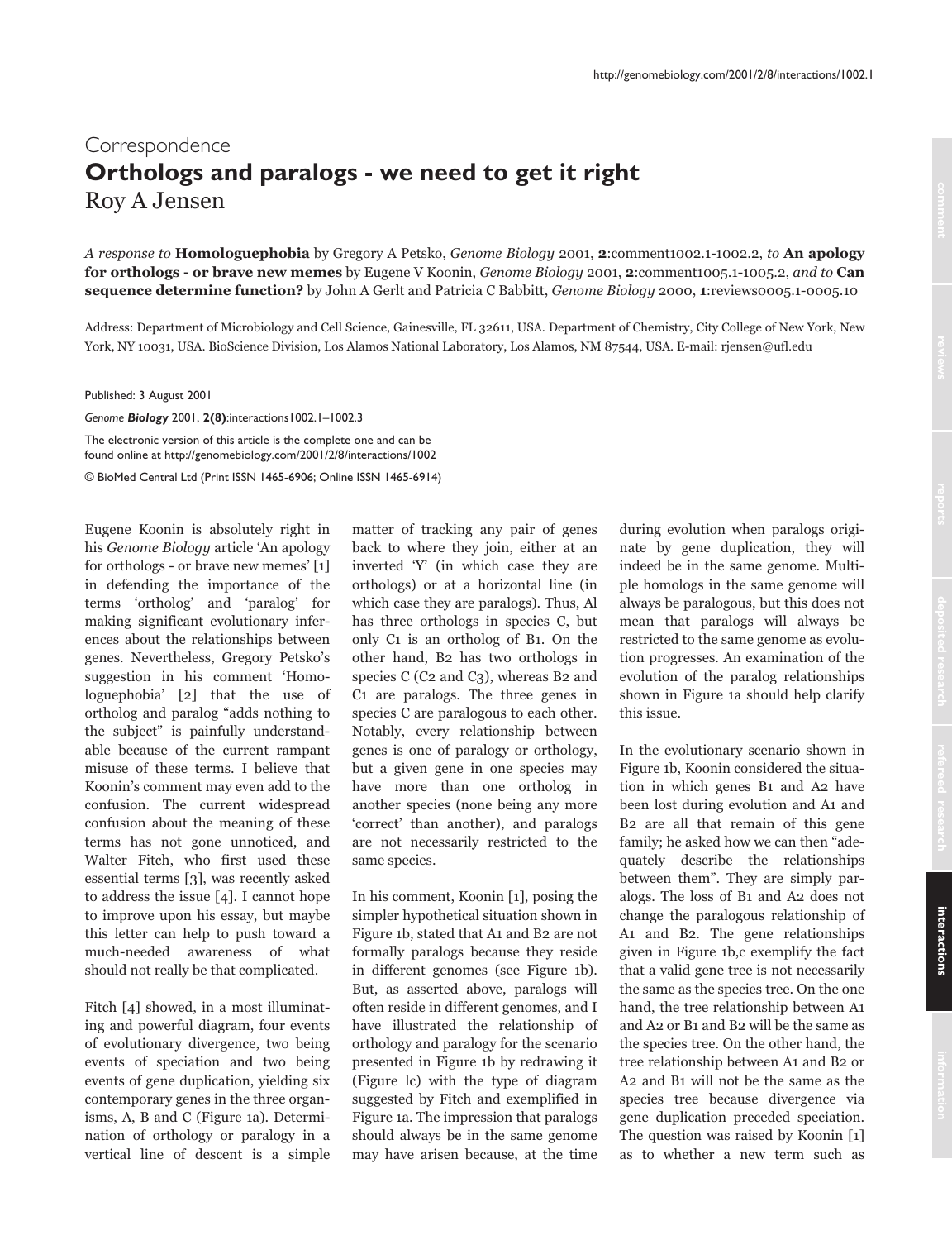

#### Figure 1

(a) Simplified diagram of homology subtypes (showing orthologs and paralogs, but not xenologs); adapted from [4]. Speciation events produce the species A, B and C. The genes AI, BI, B2, CI, C2, and C3 have descended from t following evolutionary events of speciation and gene duplication.  $(b,c)$  Evolutionary descent of an ancestral gene to paralogs and orthologs following gene duplication in species 0, and then speciation to yield species 1 and 2. Diagram (b) shows the resulting relationship between paralogs and orthologs as illustrated by Koonin in his comment [1]. Diagram (c) is my version of Koonin's diagram using a Fitch diagram for visualization. Note that the two evolutionary events depicted are a subset of the four shown in (a) (gene duplication 1 and speciation 2), and that the use of capital letters for genes and numbers for species is the opposite of that used in (a).

'metalog' might be coined to describe evolutionary situations in which genes corresponding to a certain function in different species are paralogs (for example, A1 and B2), rather than orthologs (for example, A1 and A2). This would seem ill advised because we are dealing with a particular relationship between paralogs, yet the term implies equal status of 'metalogy' with the subtypes of homology - orthology, paralogy, and xenology (the relationship of any two homologs whose history, since their common ancestor, involves horizontal transfer of at least one of them). If any new terminology is coined, it perhaps could define different classes of paralogs.

Yet another misuse of the terms 'ortholog' and 'paralog' is quite common in the literature as seen, for example, in a review in Genome Biology by Gerlt and Babbitt [5]. Here, orthologs are defined as homologs in different species that catalyze the same reaction, and paralogs are defined as homologs in the same species that do not catalyze the same reaction. Although plenty of examples exist for which this evolutionary scenario has

indeed played out, it is quite possible for orthologs to acquire different catalytic (or regulatory) properties and for paralogs to retain the same function. Orthology and paralogy differ in that one proceeds from speciation and the other from gene duplication, but either evolutionary course of divergence has the same potential for acquisition of new properties. Biochemists may find it useful to classify isofunctional homologs and heterofunctional homologs and to find acceptable words to distinguish between these, but to distort the meaning of the classic terms ortholog and paralog risks causing chaos in the evolutionary context.

#### **References**

- Koonin EV: An apology for orthologs or brave new memes. Genome Biol 2001, 2:comment1005.1-1005.2.
- 2. Petsko GA: Homologuephobia. Genome Biol 2001, 2:comment 1002.1-1002.2.
- Fitch WM: Distinguishing homologous  $\overline{3}$ . from analogous proteins. Syst Zool  $1970.$   $19:99-113.$
- 4. Fitch WM: Homology a personal view on some of the problems. Trends Genet 2000, 16:227-31.
- 5. Gerlt JA, Babbitt PC: Can sequence determine function? Genome Biol 2000, I:reviews0005.1-0005.10

### John Gerlt and Patricia Babbitt respond:

We agree with Jensen that communication between genomic and evolutionary biologists can be frustrated by the imprecise use of terms that were coined in the simpler, more abstract period of 'pre-genomic' biology. In part, this problem is associated with the realization that the functional distinctions associated with divergence of sequence are far more complex than could have been imagined when the terms 'ortholog' and 'paralog' were originally proposed by Fitch [3,4].

We have used 'ortholog' and 'paralog' to describe relationships between gene products, at least in part, because we prefer to adapt the definitions of existing words to a new intellectual environment rather than to invent new words. But, as we are reminded by Jensen, the terms originated within the evolutionary biology community and strictly refer to sequence divergence associated with either speciation or gene duplication, respectively, and do not have either implicit or explicit functional implications.